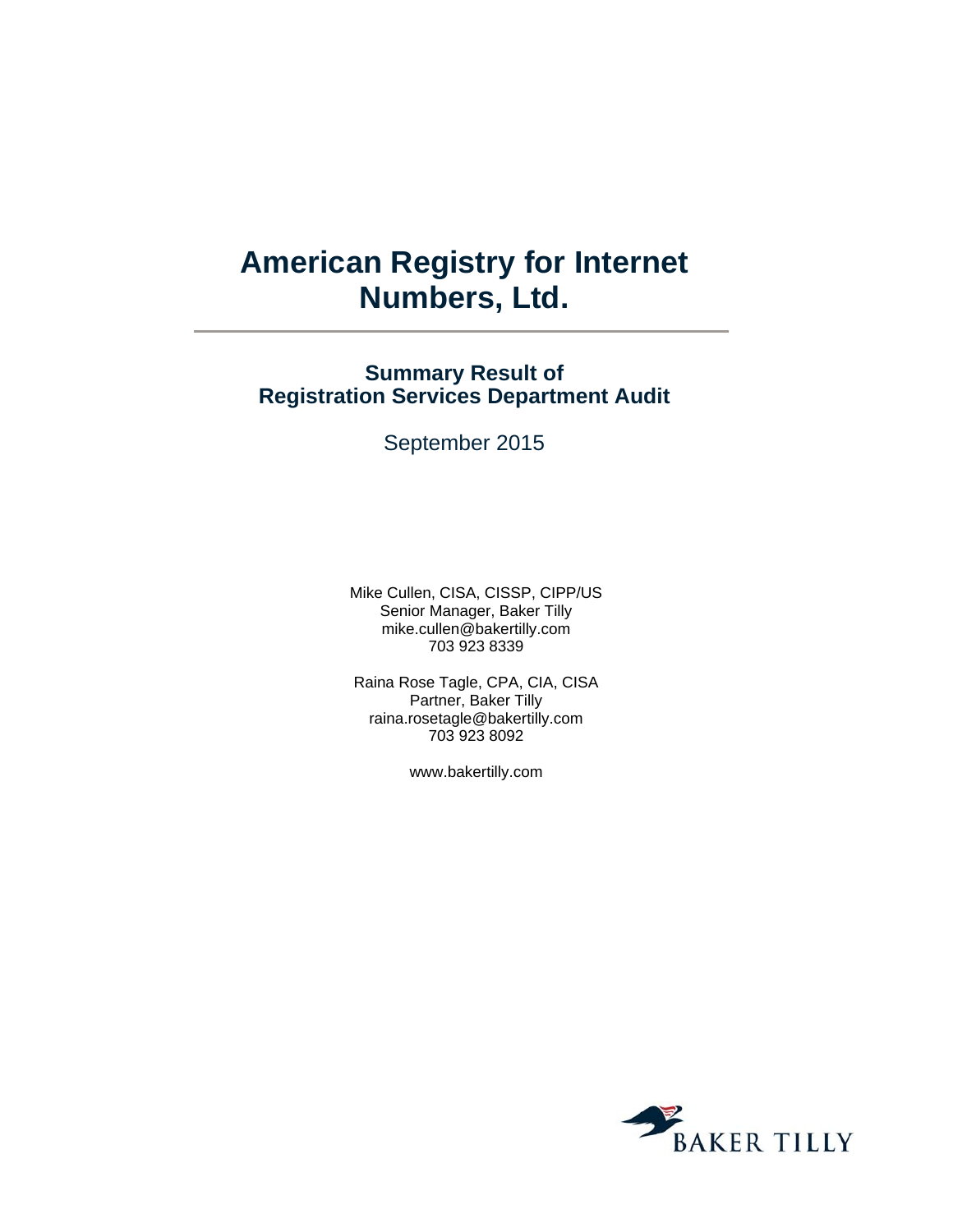

## **Table of Contents**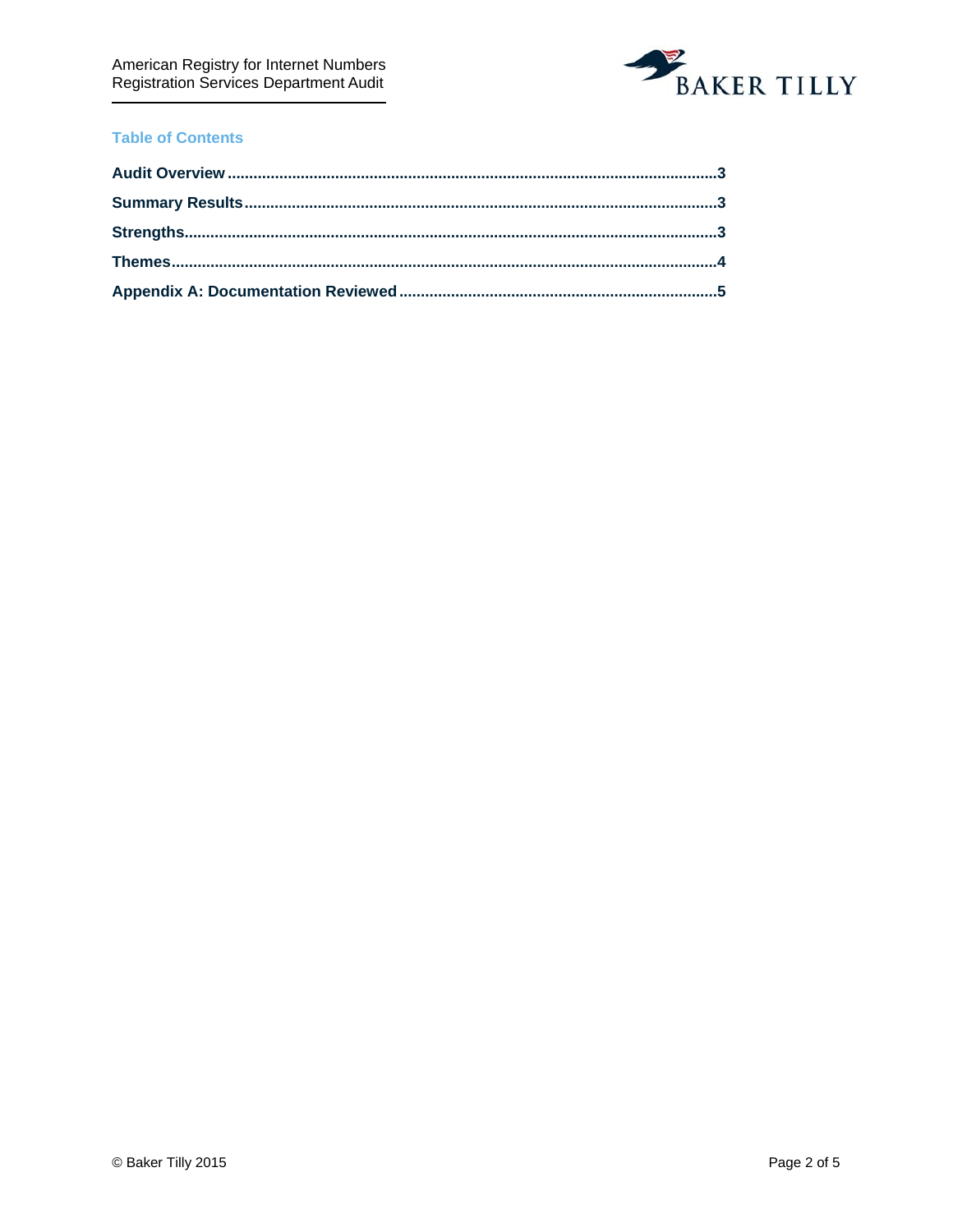

#### **Audit Overview**

The accounting and advisory firm of Baker Tilly was engaged by the American Registry for Internet Numbers (ARIN) to:

- Assess ARIN's current Registration Services Department (RSD) processes against ARIN's Number Resource Policy Manual (NRPM) in the following areas:
	- **o** Internet Protocol (IP) address space allocation, transfer, and database record maintenance (both public and internal) for version 4 (IPv4) and version 6 (IPv6)
	- **o** Fraud detection, prevention, and follow-up
	- **o** Autonomous system number (ASN) allocation, transfer, and record maintenance
- Test specific tickets, on a sample basis, from all types of customer requests to validate that NRPM requirements and internal procedures are consistently followed

Baker Tilly performed the following activities to meet the objectives of this audit:

- Reviewed relevant documentation (e.g., NRPM, internal procedures, checklists, worksheets) to gain an understanding of ARIN's current registration processes (for a list of all documents reviewed, please see Appendix A)
- Conducted interviews with key RSD personnel to understand RSD's policies and procedures
- Validated that RSD met the requirements in the NRPM and followed internal procedures by reviewing a sample of 120 tickets used to track various customer requests (e.g., transfers, IPv4 requests, IPv6 requests)

#### **Summary Results**

During the course of the audit and based on the specific procedures performed, Baker Tilly did not identify any people, processes, or technology that were out of compliance with the NRPM. RSD has worked to maintain ARIN's compliance with the continually changing, community-based NRPM with dedicated people, processes, and technology. The department's collaborative and cross-trained management and staff understand, value, and support ARIN's mission. The department has continued to develop and revise practices adapted to equitably resolving the increasing volume of IPv4 requests and transfers. Staff appear to be mindful of their roles in detecting potential fraud perpetrated by users as they conduct their work. Management continues to look for ways to improve the organization and efficiency of RSD. Baker Tilly identified potential enhancements to clarify and update internal procedure documentation and improve process efficiencies (see the Themes section of this report for specifics).

#### **Strengths**

During the audit, we noted the following strengths exhibited by RSD:

- Establishing and communicating clear processes for distributing the remaining IPv4 address pool
- Understanding, valuing, and supporting ARIN's mission by the dedicated RSD management (i.e., interim Director of Registration Services, Principal Resource Analyst, and Principal Technical Analyst) and staff
- > Understanding by staff of their role in identifying potentially fraudulent requests
- > Automating the process for physically transferring resources between organizations to decrease likelihood that incorrect resources are transferred
- Maintaining reasonably prompt time frames for responding to customers despite the increasing volume of requests and added requirement of team review
- Documenting approval signatures on standardized paper file template for transfers
- > Hiring additional staff with experience in interpreting legal documents to mitigate risks associated with 8.2 transfer requests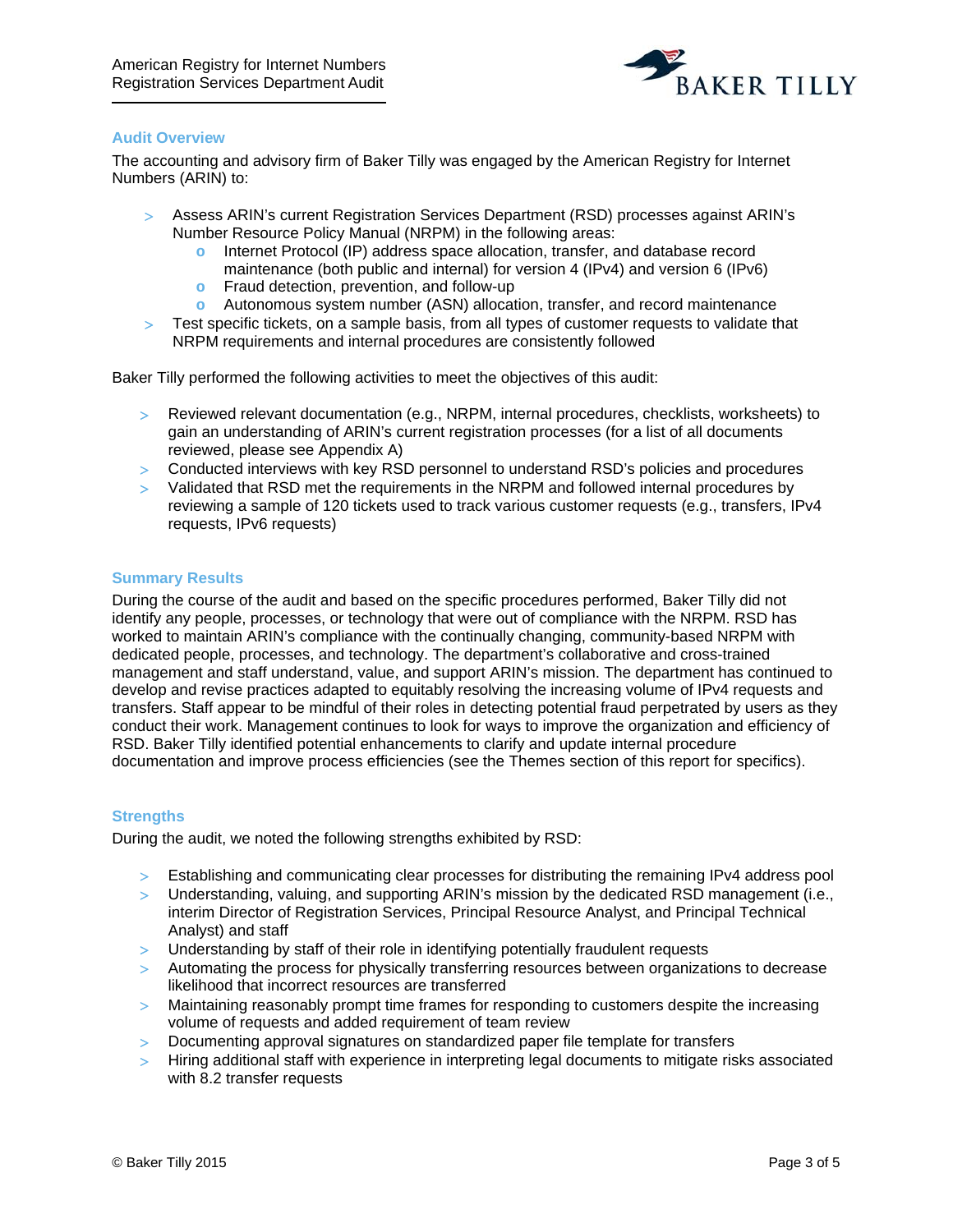

### **Themes**

The overarching themes observed during the audit are presented below along with related recommendations for potential enhancements:

| #              | Theme                                                                                                                                                                                                                                                                              | <b>Recommendations for ARIN's Consideration</b>                                                                                                                                                           |
|----------------|------------------------------------------------------------------------------------------------------------------------------------------------------------------------------------------------------------------------------------------------------------------------------------|-----------------------------------------------------------------------------------------------------------------------------------------------------------------------------------------------------------|
| $\mathbf{1}$   | <b>Internal comments</b> – Clarity and consistency<br>in internal documentation and communication<br>reduces the risk of contradictory, unclear, or<br>unprofessional information in internal records<br>that could provide exposure to<br>customer/community scrutiny or disputes | The Director of Registration Services should<br>emphasize to RSD staff that only factual<br>information that supports the reasoning for<br>ticket acceptance and rejection should be<br>saved in tickets. |
| $\overline{2}$ | Documentation of internal procedures -<br>Clear documentation provides proof that<br>procedures were performed                                                                                                                                                                     | The Director should require RSD staff to<br>document all manual actions taken and<br>reasons for taking action in the ARIN Online<br>tickets.                                                             |
| 3              | <b>Internal procedures</b> – Including all key steps<br>in internal procedures supports consistent<br>processing of tickets as required by NPRM                                                                                                                                    | RSD should enhance its internal procedures to<br>include the specific criteria used by RSD for<br>decision making and support the consistency of<br>analysts' processing of requests.                     |
| 4              | Process efficiency and consistency -<br>Efficient procedures support management of<br>additional ticket volume                                                                                                                                                                     | ARIN should continue to increase efficiency by<br>implementing automated transfer request<br>processes to replace the current work<br>conducted manually and in a different system.                       |